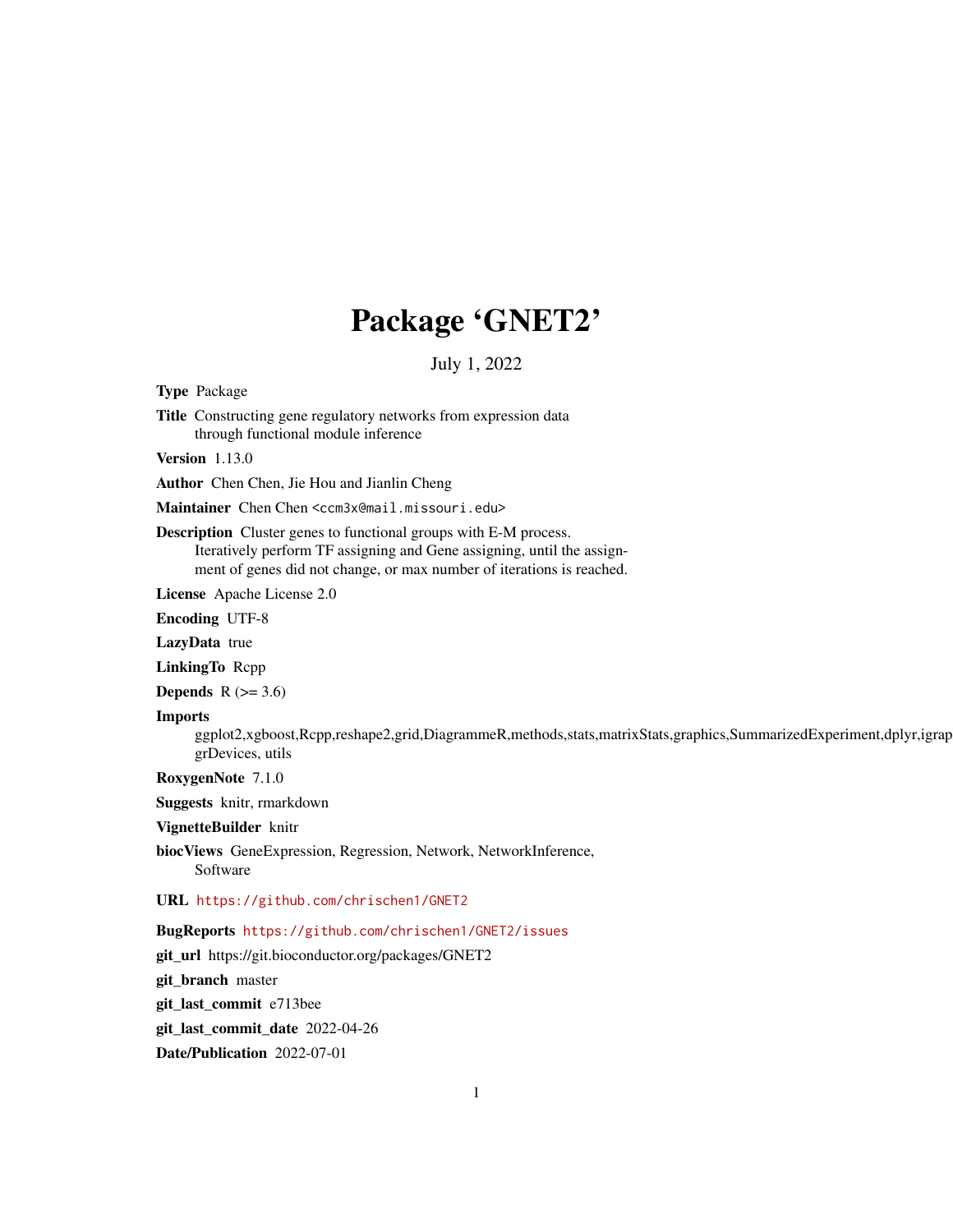### <span id="page-1-0"></span>R topics documented:

| Index | 14 |
|-------|----|
|       |    |
|       |    |
|       |    |
|       |    |
|       |    |
|       |    |
|       |    |
|       |    |
|       |    |
|       |    |
|       |    |
|       |    |
|       |    |
|       |    |

build\_module *Fit a regression tree.*

#### Description

Fit a regression tree based on Gaussian Likelihood score. Provided in case the best split is not applicable for R dnorm() function.

#### Usage

```
build_module(X, Y, max_depth, cor_cutoff, min_divide_size)
```
#### Arguments

| X               | A n by p matrix as input.                                                                                                                                                                                                                                                                                                        |
|-----------------|----------------------------------------------------------------------------------------------------------------------------------------------------------------------------------------------------------------------------------------------------------------------------------------------------------------------------------|
| Υ               | A n by q matrix as response.                                                                                                                                                                                                                                                                                                     |
| max_depth       | Maximum depth of the tree.                                                                                                                                                                                                                                                                                                       |
| cor_cutoff      | Cutoff for within group Pearson correlation coefficient, if all data belong to a<br>node have average correlation greater or equal to this, the node would not split<br>anymore.                                                                                                                                                 |
| min_divide_size |                                                                                                                                                                                                                                                                                                                                  |
|                 | $\alpha$ and $\alpha$ and $\alpha$ and $\alpha$ and $\alpha$ and $\alpha$ and $\alpha$ and $\alpha$ and $\alpha$ and $\alpha$ and $\alpha$ and $\alpha$ and $\alpha$ and $\alpha$ and $\alpha$ and $\alpha$ and $\alpha$ and $\alpha$ and $\alpha$ and $\alpha$ and $\alpha$ and $\alpha$ and $\alpha$ and $\alpha$ and $\alpha$ |

Minimum number of data belong to a node allowed for further split of the node.

#### Value

A matrix for sample informatrion for each partition level. First column is feature index used by the node and second is the value used to split, the rest of the columns are the split of sample: 0 means less or equal, 1 means greater and -1 means the sample does not belong to this node.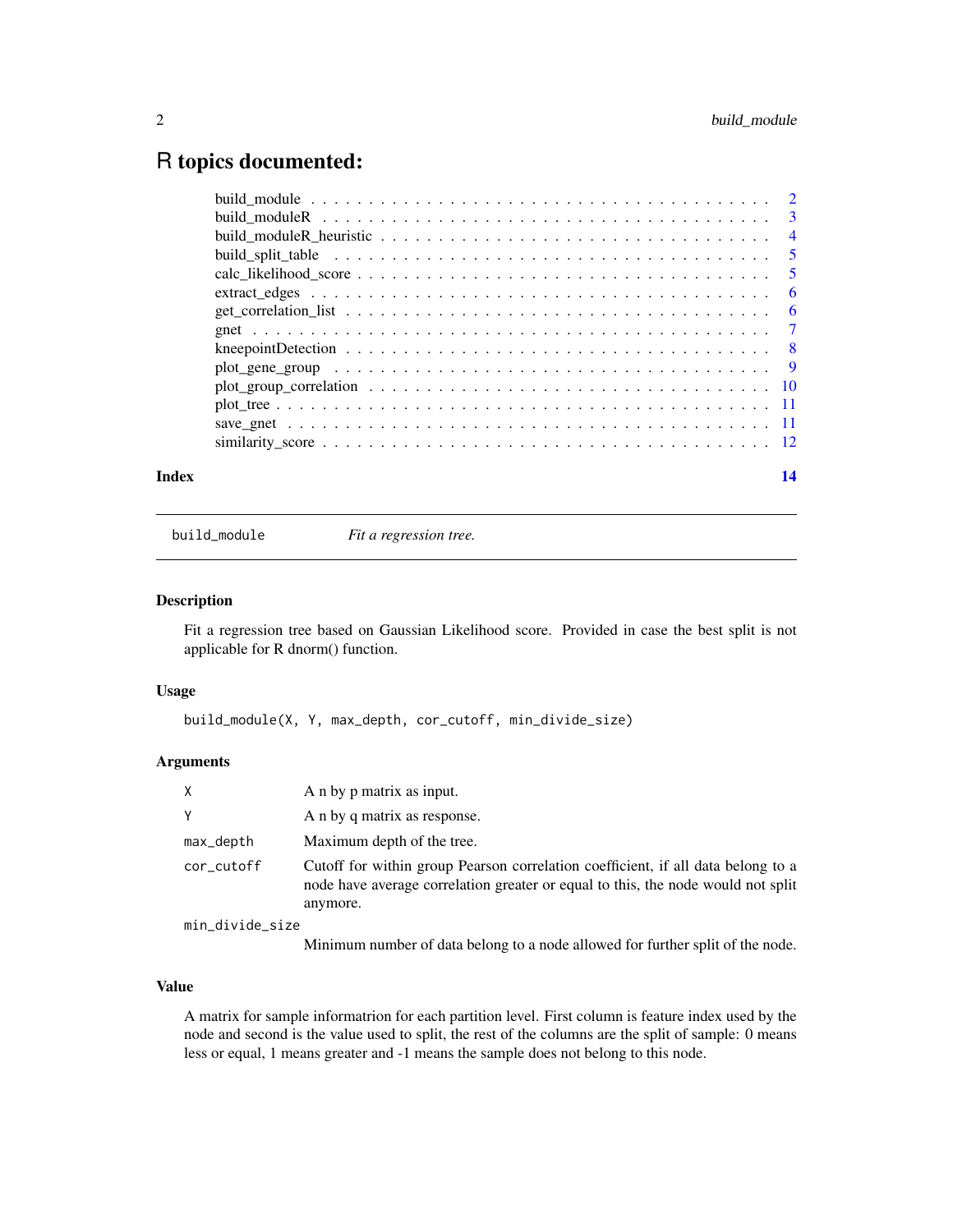#### <span id="page-2-0"></span>build\_moduleR 3

#### Examples

build\_module(X = matrix(rnorm(5\*10),5,10), Y = matrix(rnorm(5\*10),5,10), max\_depth=3,cor\_cutoff=0.9,min\_divide\_size=3)

build\_moduleR *Build regression tree.*

#### Description

Build regression tree based on Gaussian Likelihood score.

#### Usage

build\_moduleR(X, Y, max\_depth, cor\_cutoff, min\_divide\_size)

#### Arguments

| X               | A n by p matrix as input.                                                                                                                                                        |
|-----------------|----------------------------------------------------------------------------------------------------------------------------------------------------------------------------------|
| Y               | A n by q matrix as response.                                                                                                                                                     |
| max_depth       | Maximum depth of the tree.                                                                                                                                                       |
| cor_cutoff      | Cutoff for within group Pearson correlation coefficient, if all data belong to a<br>node have average correlation greater or equal to this, the node would not split<br>anymore. |
| min_divide_size |                                                                                                                                                                                  |

Minimum number of data belong to a node allowed for further split of the node.

#### Value

A matrix for sample information for each tree level. First column is feature index used by the node and second is the value used to split, the rest of the columns are the split of sample: 0 means less or equal, 1 means greater and -1 means the sample does not belong to this node.

```
build_moduleR(X = matrix(rnorm(5*10), 5, 10), Y = matrix(rnorm(5*10), 5, 10),
                            max_depth=3,cor_cutoff=0.9,min_divide_size=3)
```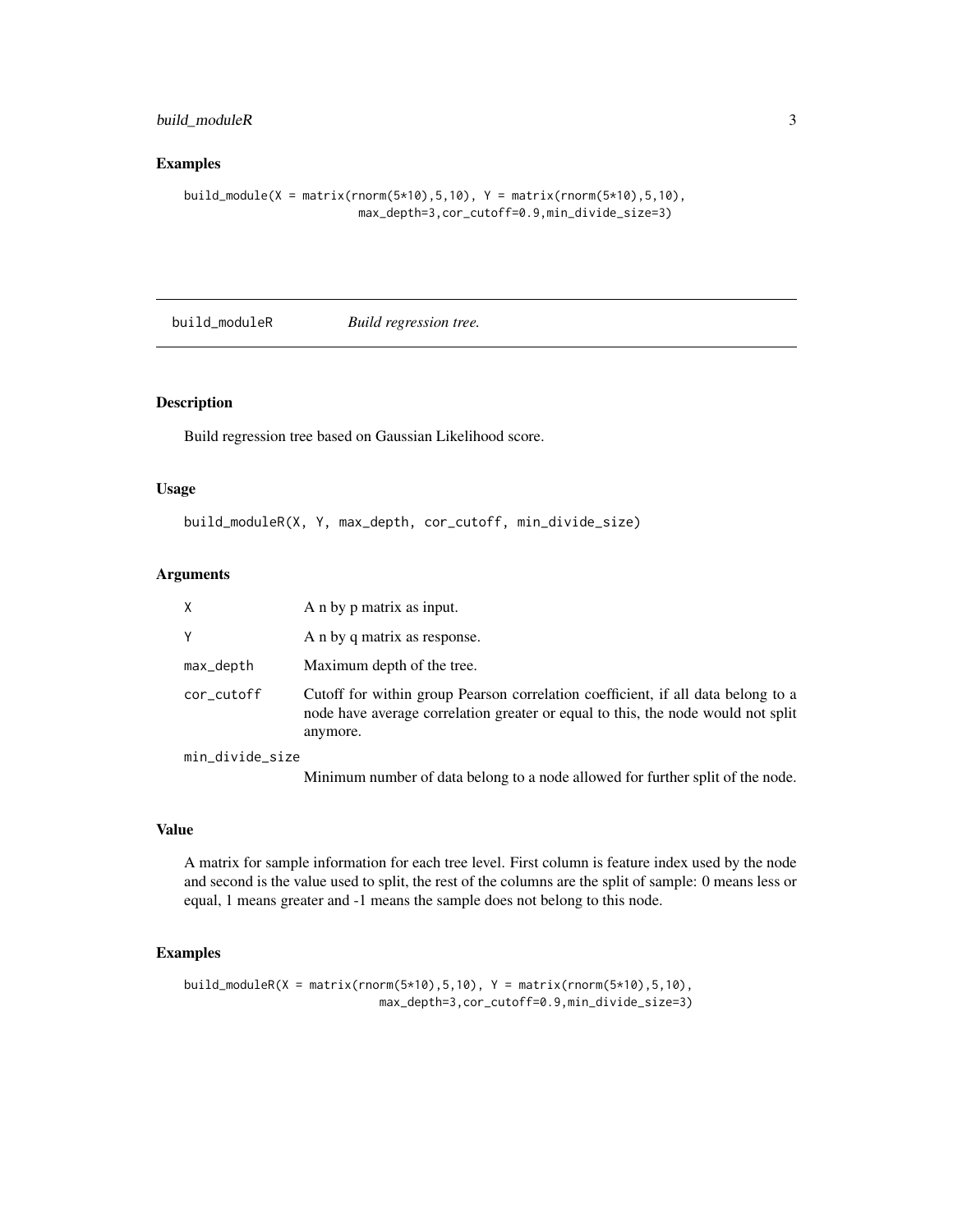```
build_moduleR_heuristic
```
*Build regression tree with splits are detemined by K-means heuristicly.*

#### Description

Build regression tree based on Gaussian Likelihood score. The spliting of the tree is determined heuristicly by k\_means.

#### Usage

```
build_moduleR_heuristic(
 X,
 Y,
 max_depth,
 cor_cutoff,
 min_divide_size,
  split_table
)
```
#### Arguments

| $\times$        | A n by p matrix as input.                                                                                                                                                        |  |
|-----------------|----------------------------------------------------------------------------------------------------------------------------------------------------------------------------------|--|
| Y               | A n by q matrix as response.                                                                                                                                                     |  |
| max_depth       | Maximum depth of the tree.                                                                                                                                                       |  |
| cor_cutoff      | Cutoff for within group Pearson correlation coefficient, if all data belong to a<br>node have average correlation greater or equal to this, the node would not split<br>anymore. |  |
| min_divide_size |                                                                                                                                                                                  |  |
|                 | Minimum number of data belong to a node allowed for further split of the node.                                                                                                   |  |
| split_table     | split table generated by K-means with build_split_table()                                                                                                                        |  |

#### Value

A matrix for sample informatrion for each tree level. First column is feature index used by the node and second is the value used to split, the rest of the columns are the split of sample: 0 means less or equal, 1 means greater and -1 means the sample does not belong to this node.

```
X <- matrix(rnorm(5*10),5,10)
build_moduleR_heuristic(X = X, Y = matrix(rnorm(5*10),5,10),max_depth=3,cor_cutoff=0.9,
                       min_divide_size=3,split_table = build_split_table(X))
```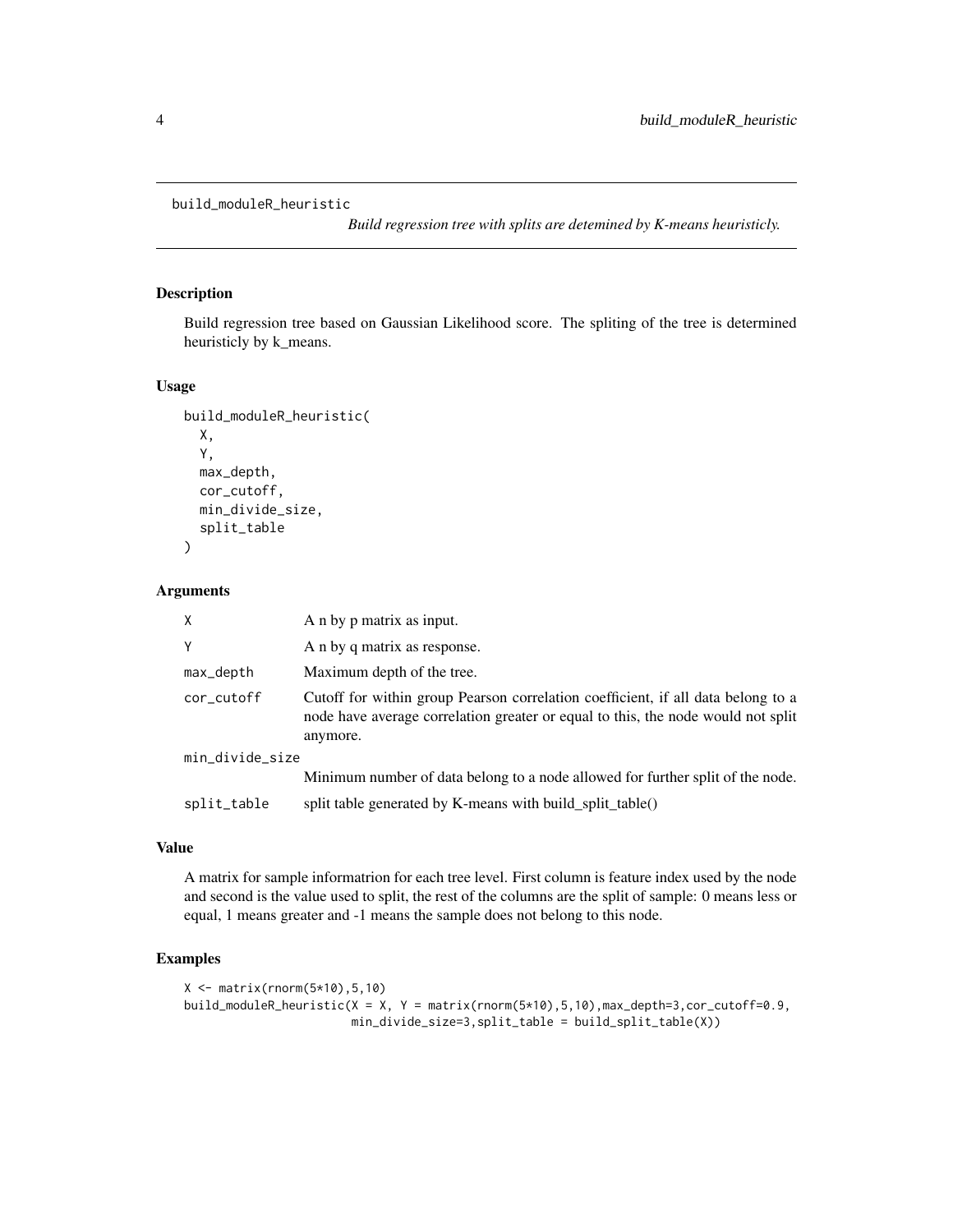<span id="page-4-0"></span>build\_split\_table *Build split table by K-means heuristicly.*

#### Description

Build split table by K-means with 3 cluster centers for each column of X

#### Usage

```
build_split_table(X)
```
#### Arguments

X A n by p matrix as input.

#### Value

A n by p matrix with each column consists of 3 clusters: -1 for low, 0 for mid and 1 for high

#### Examples

split\_table <- build\_split\_table(matrix(rnorm(5\*10),5,10))

calc\_likelihood\_score *Calculate Gaussian Likelihood score.*

#### Description

Calculate Gaussian Likelihood score.

#### Usage

calc\_likelihood\_score(x, group\_labels)

#### Arguments

x A n by p matrix. group\_labels A vector of length n, indicating the group of rows.

#### Value

The sum of log likelihood score of each group on each column.

```
calc\_likelihood_score(x = matrix(rnorm(5*10), 5, 10), group\_labels = c(rep(1,2), rep(2,3)))
```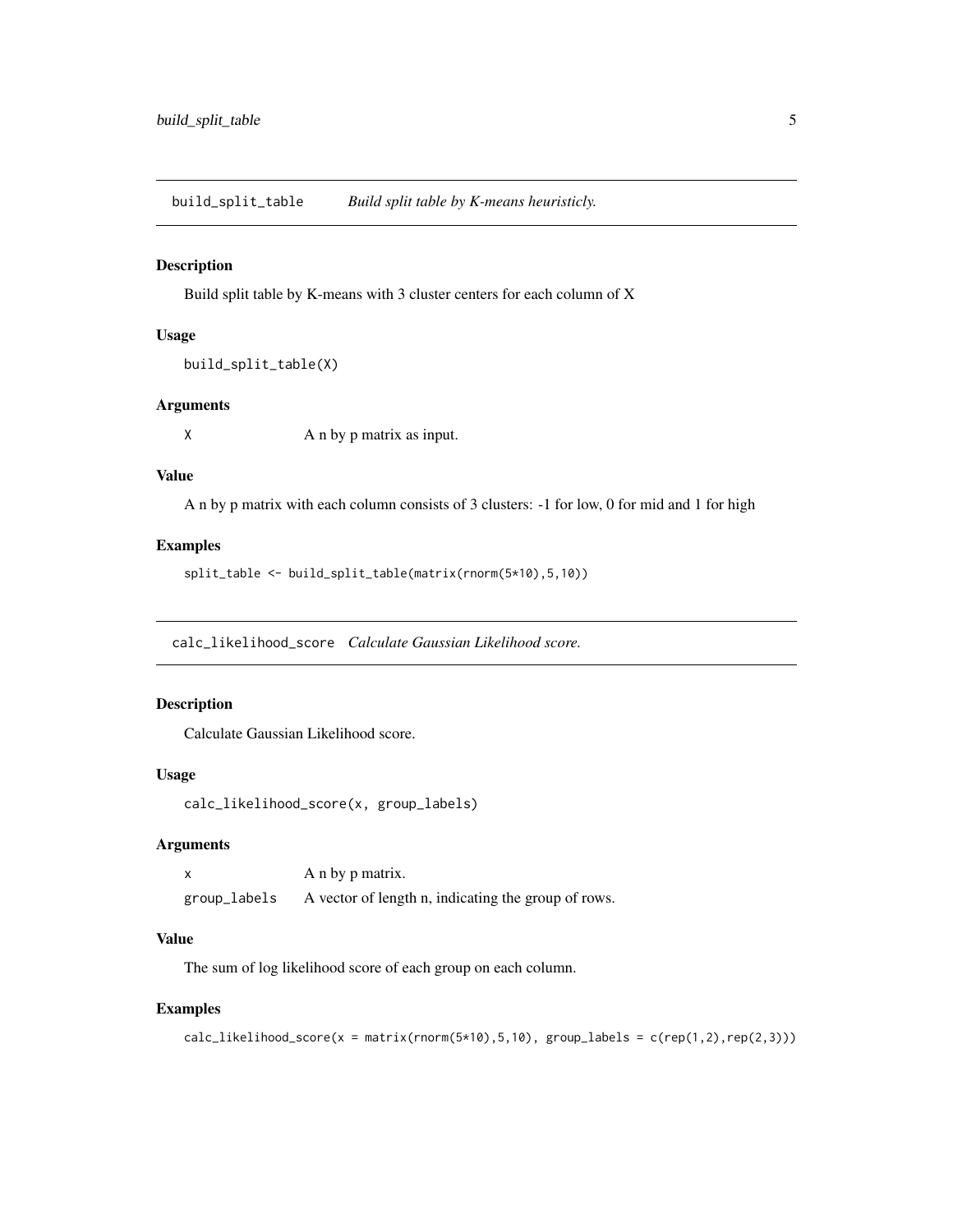<span id="page-5-0"></span>

#### Description

Extract the network as edge list from the gnet result. For a module, each regulator and downstream gene will form a directed edge.

#### Usage

```
extract_edges(gnet_result)
```
#### Arguments

gnet\_result Returned results from gnet().

#### Value

A matrix of scores of for the regulator-target interaction.

#### Examples

```
set.seed(1)
init_group_num = 8
init_method = 'kmeans'
exp_data <- matrix(rnorm(50*10),50,10)
reg_names <- paste0('TF',1:5)
rownames(exp_data) <- c(reg_names,paste0('gene',1:(nrow(exp_data)-length(reg_names))))
colnames(exp_data) <- paste0('condition_',1:ncol(exp_data))
se <- SummarizedExperiment::SummarizedExperiment(assays=list(counts=exp_data))
gnet_result <- gnet(se,reg_names,init_method,init_group_num)
edge_list <- extract_edges(gnet_result)
```
get\_correlation\_list *Calculate correlation within each group.*

#### Description

Calculate Pearson correlation coefficient within each group.

#### Usage

get\_correlation\_list(x, group\_labels)

#### **Arguments**

| $\mathsf{x}$ | A n by p matrix.                                    |
|--------------|-----------------------------------------------------|
| group_labels | A vector of length n, indicating the group of rows. |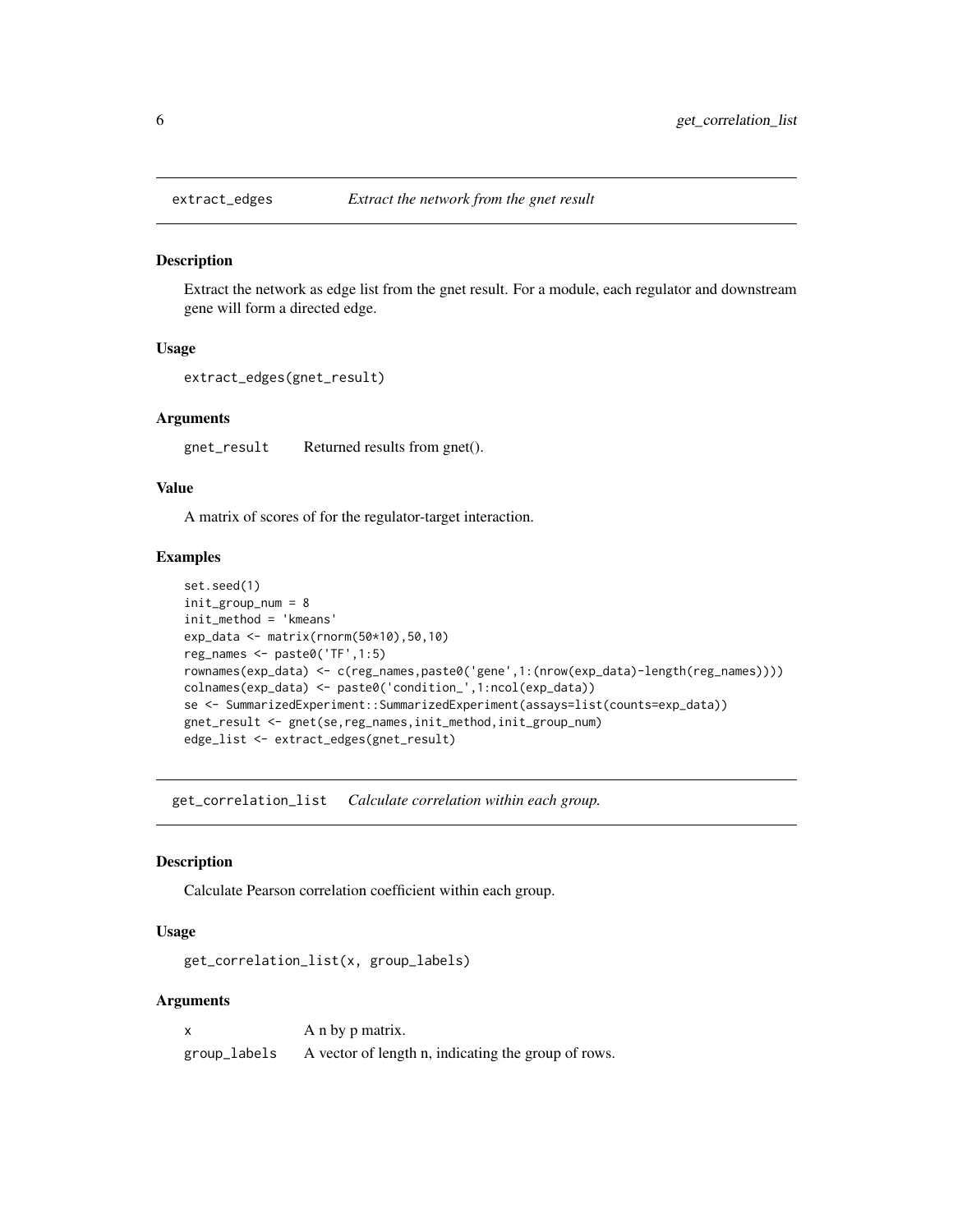<span id="page-6-0"></span>gnet  $\sim$  7

#### Value

An array of Pearson correlation coefficient for each row, rows belong to the same group have same values.

#### Examples

```
get\_correlation\_list(x = matrix(rnorm(5*10), 5, 10), group\_labels = c(rep(1, 2), rep(2, 3)))
```

| gnet | Run GNET2 |  |
|------|-----------|--|
|------|-----------|--|

#### Description

Build regulation modules by iteratively perform regulator assigning and Gene assigning, until the assignment of genes did not change, or max number of iterations reached.

#### Usage

```
gnet(
  input,
  reg_names,
  init_method = "boosting",
  init_group_num = 4,
 max\_depth = 3,
  cor\_cutoff = 0.9,min_divide_size = 3,
 min_group_size = 2,
 max\_iter = 5,
 heuristic = TRUE,
 max\_group = 0,force_split = 0.5,
  nthread = 4
)
```
#### Arguments

| input          | A Summarized Experiment object, or a p by n matrix of expression data of p<br>genes and n samples, for example log2 RPKM from RNA-Seq.                                           |
|----------------|----------------------------------------------------------------------------------------------------------------------------------------------------------------------------------|
| reg_names      | A list of potential upstream regulators names, for example a list of known tran-<br>scription factors.                                                                           |
| init_method    | Cluster initialization, can be "boosting" or "kmeans", default is using "boosting".                                                                                              |
| init_group_num | Initial number of function clusters used by the algorithm.                                                                                                                       |
| max_depth      | max depth Maximum depth of the tree.                                                                                                                                             |
| cor cutoff     | Cutoff for within group Pearson correlation coefficient, if all data belong to a<br>node have average correlation greater or equal to this, the node would not split<br>anymore. |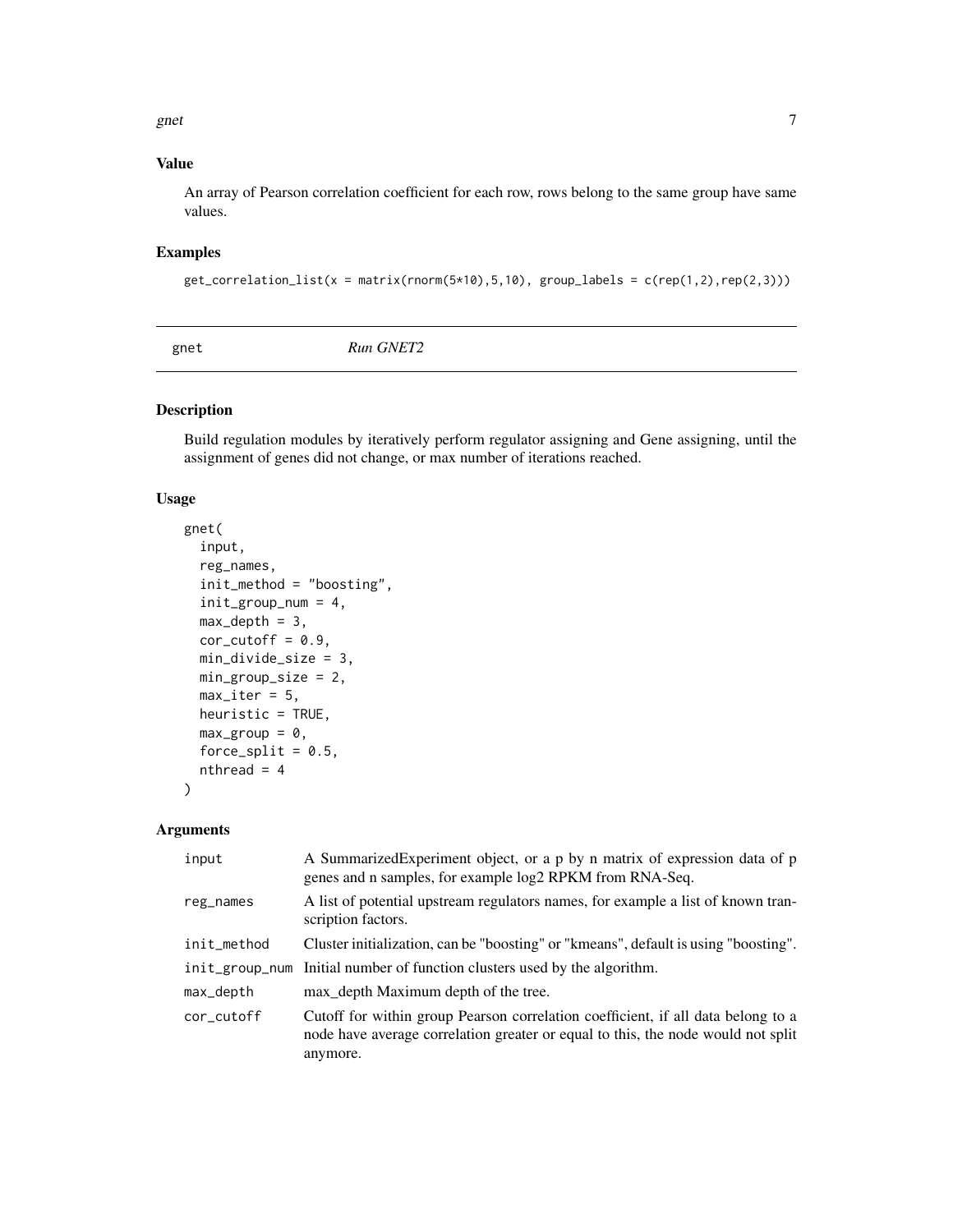<span id="page-7-0"></span>

| min_divide_size |                                                                                                                                         |  |
|-----------------|-----------------------------------------------------------------------------------------------------------------------------------------|--|
|                 | Minimum number of data belong to a node allowed for further split of the node.                                                          |  |
|                 | min_group_size Minimum number of genes allowed in a group.                                                                              |  |
| max iter        | Maxumum number of iterations allowed if not converged.                                                                                  |  |
| heuristic       | If the splites of the regression tree is determined by k-means heuristicly.                                                             |  |
| max_group       | Max number of group allowed for the first clustering step, default equals init_group_num<br>and is set to 0.                            |  |
| force_split     | Force split the largest gene group into smaller groups by kmeans. Default is<br>$0.5(Split$ if it contains more than half target genes) |  |
| nthread         | Number of threads to run GBDT based clustering                                                                                          |  |

#### Value

A list of expression data of genes, expression data of regulators, within group score, table of tree structure and final assigned group of each gene.

#### Examples

```
set.seed(1)
init_group_num = 8
init_method = 'boosting'
exp_data <- matrix(rnorm(50*10),50,10)
reg_names <- paste0('TF',1:5)
rownames(exp_data) <- c(reg_names,paste0('gene',1:(nrow(exp_data)-length(reg_names))))
colnames(exp_data) <- paste0('condition_',1:ncol(exp_data))
se <- SummarizedExperiment::SummarizedExperiment(assays=list(counts=exp_data))
gnet_result <- gnet(se,reg_names,init_method,init_group_num)
```
kneepointDetection *Knee point detection.*

#### Description

Detect the knee point of the array.

#### Usage

```
kneepointDetection(vect)
```
#### Arguments

vect A list of sorted numbers.

#### Value

The index of the data point which is the knee.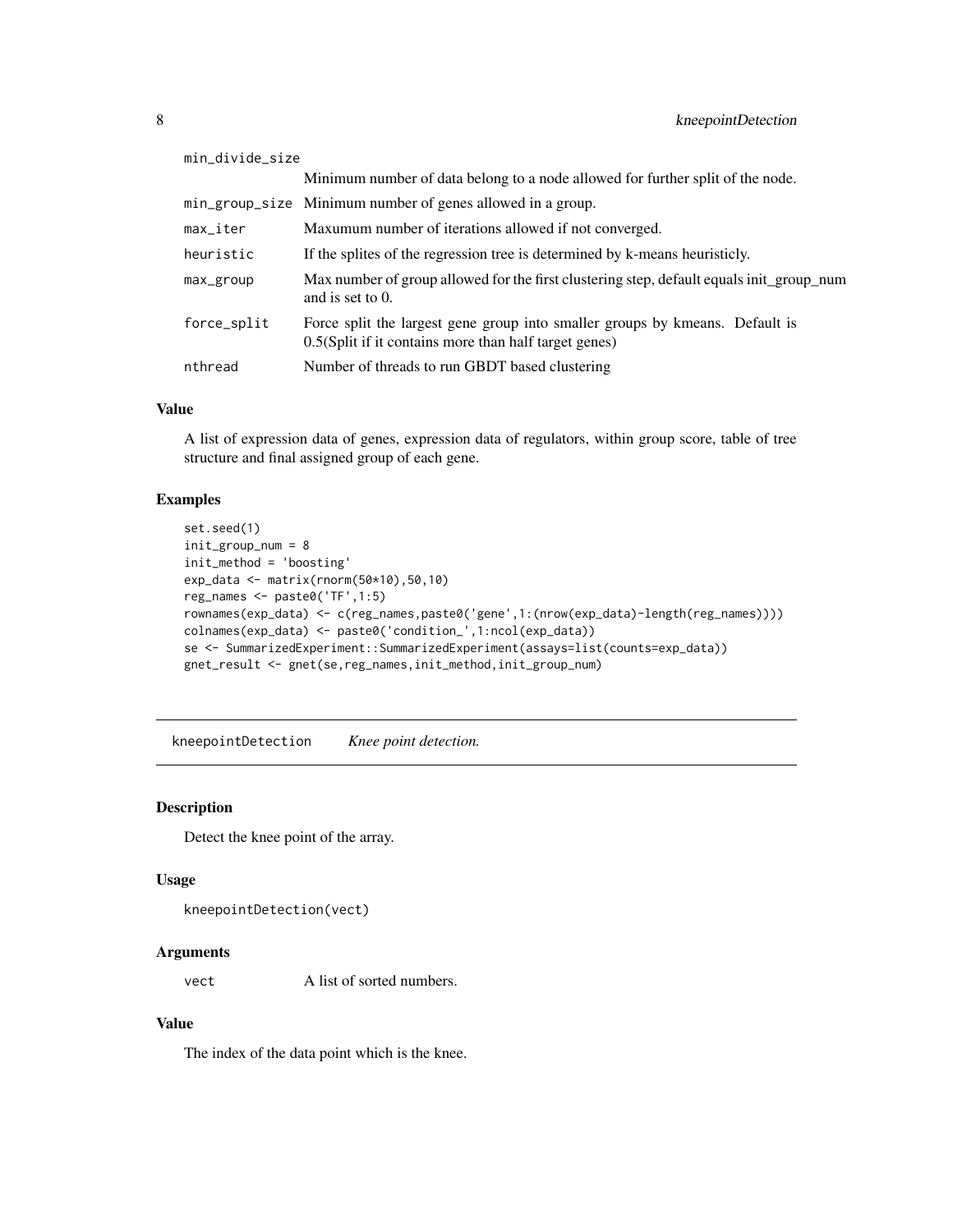<span id="page-8-0"></span>plot\_gene\_group 9

#### Examples

kneepointDetection(sort(c(runif(10,1,3),c(runif(10,5,10))),TRUE))

plot\_gene\_group *Plot a module*

#### Description

Plot the regulators module and heatmap of the expression inferred downstream genes for each sample. It can be interpreted as two parts: the bars at the top shows how samples are splited by the regression tree and the heatmap at the bottom shows how downstream genes are regulated by each subgroup determined by the regulators.

#### Usage

```
plot_gene_group(
  gnet_result,
  group_idx,
  tree\_layout = 1,
 max\_gene\_num = 100,plot_leaf_labels = TRUE,
  group_labels = NULL
)
```
#### Arguments

| gnet_result      | Results returned by gnet().                                                                               |  |
|------------------|-----------------------------------------------------------------------------------------------------------|--|
| group_idx        | Index of the module.                                                                                      |  |
| tree_layout      | zoom ratio for the regulatory tree. Default is 1. Need to be increased for trees<br>with $>5$ regulators. |  |
| max_gene_num     | Max size of gene to plot in the heatmap. Only genes with highest n variances<br>will be kept.             |  |
| plot_leaf_labels |                                                                                                           |  |
|                  | If the plot includes a color bar of leaf labels at the bottom.                                            |  |
| group_labels     | Labels of experiment conditions, Used for the color bar of experiment condi-<br>tions. Default is NULL    |  |

#### Value

None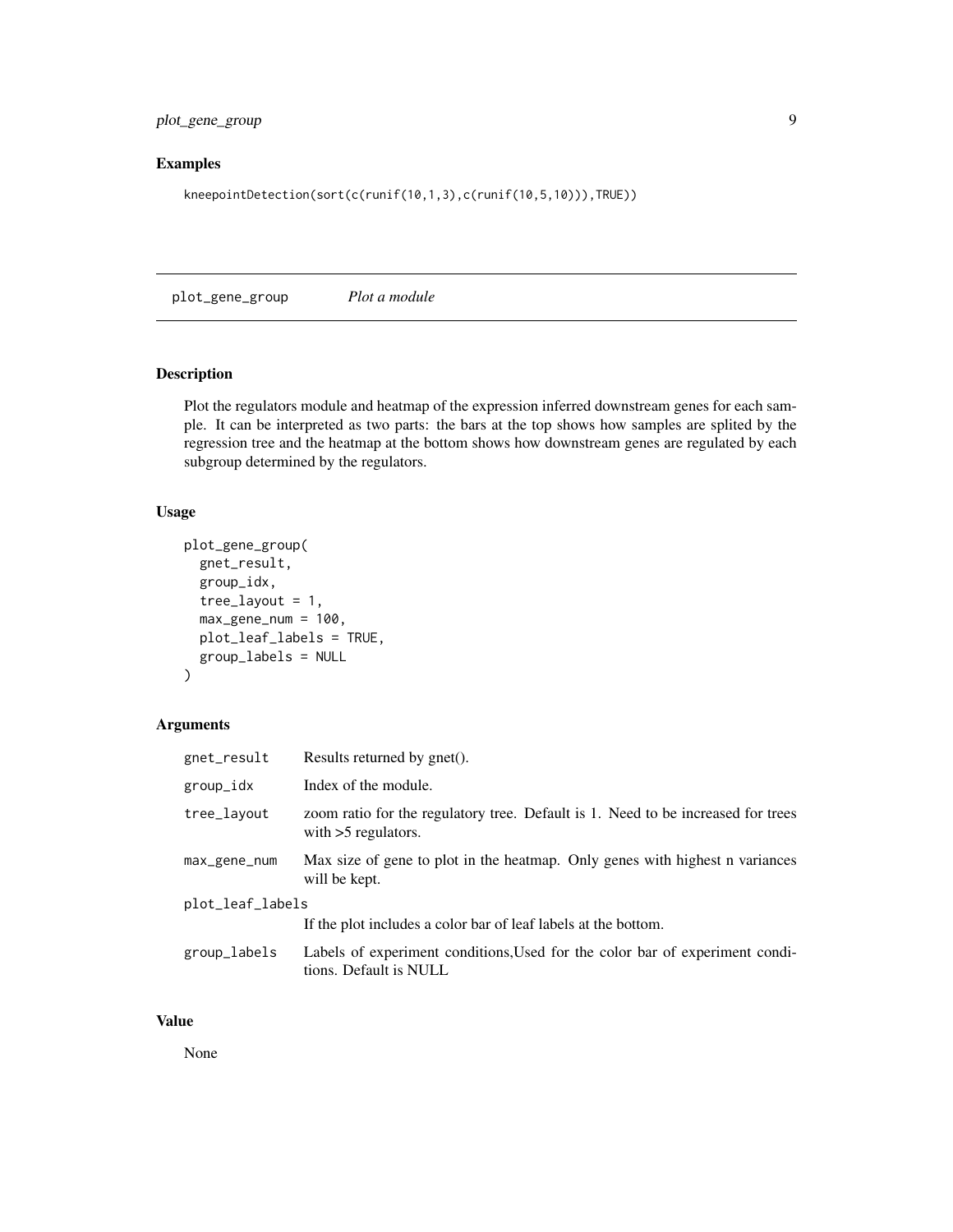#### Examples

```
set.seed(1)
init_group_num = 5
init_method = 'boosting'
exp_data <- matrix(rnorm(50*10),50,10)
reg_names <- paste0('TF',1:5)
rownames(exp_data) <- c(reg_names,paste0('gene',1:(nrow(exp_data)-length(reg_names))))
colnames(exp_data) <- paste0('condition_',1:ncol(exp_data))
se <- SummarizedExperiment::SummarizedExperiment(assays=list(counts=exp_data))
gnet_result <- gnet(se,reg_names,init_method,init_group_num)
plot_gene_group(gnet_result,group_idx=1)
```
plot\_group\_correlation

*Plot the correlation of each group*

#### Description

Plot the correlation of each group and auto detected knee point. It can be used to determined which clustered are kept for further analysis.

#### Usage

```
plot_group_correlation(gnet_result)
```
#### Arguments

gnet\_result Results returned by gnet().

#### Value

A list of indices of the data point with correlation higher than the knee point.

```
set.seed(1)
gnet_result <- list('group_score'=c(runif(10,1,3),c(runif(10,5,3))))
group_keep <- plot_group_correlation(gnet_result)
```
<span id="page-9-0"></span>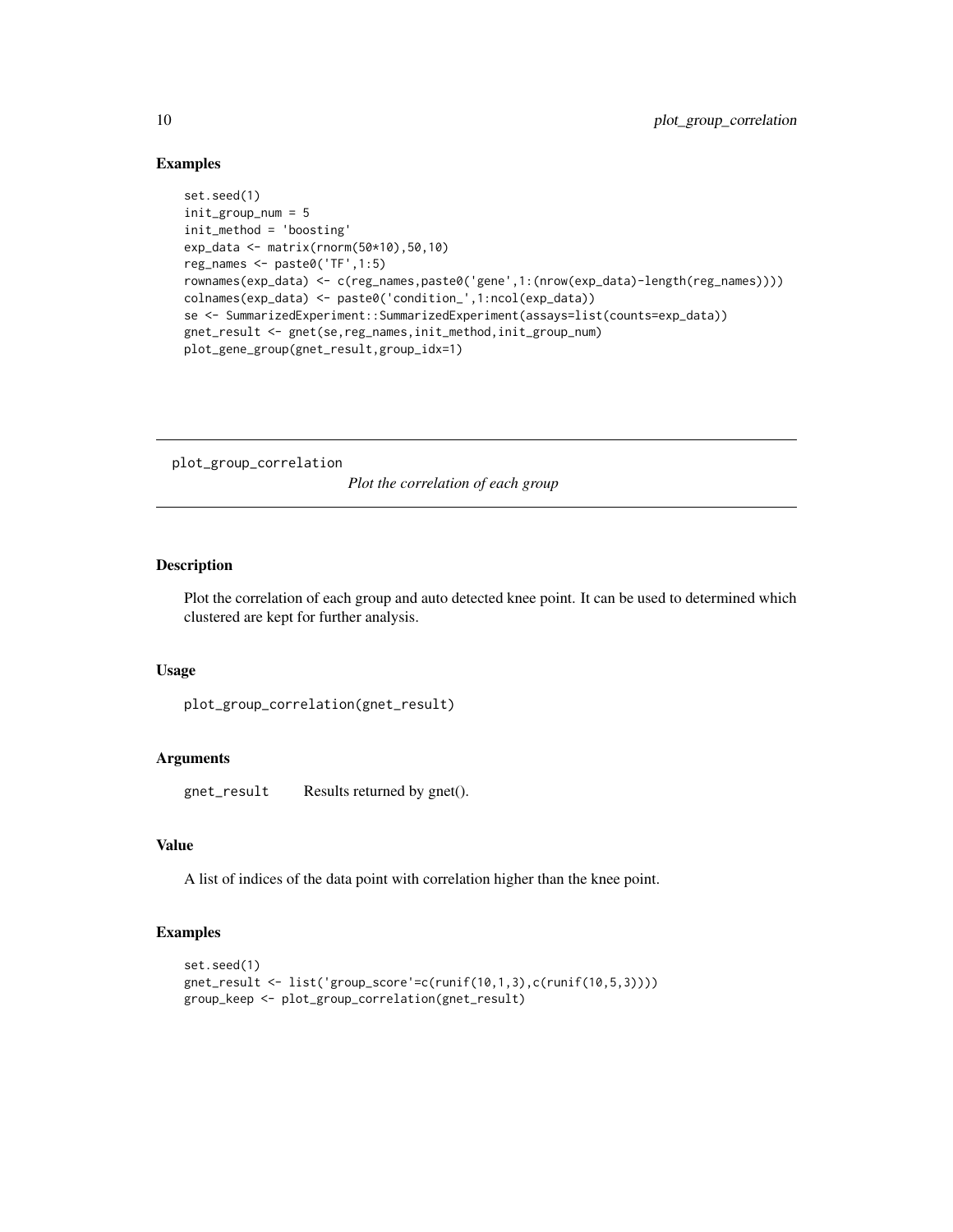<span id="page-10-0"></span>

#### Description

Plot the regression tree given the index of a module.

#### Usage

```
plot_tree(gnet_result, group_idx)
```
#### Arguments

| gnet_result | Results returned by gnet(). |
|-------------|-----------------------------|
| group_idx   | Index of the module.        |

#### Value

None

#### Examples

```
set.seed(1)
init_group_num = 5
init_method = 'boosting'
exp_data <- matrix(rnorm(50*10),50,10)
reg_names <- paste0('TF',1:5)
rownames(exp_data) <- c(reg_names,paste0('gene',1:(nrow(exp_data)-length(reg_names))))
colnames(exp_data) <- paste0('condition_',1:ncol(exp_data))
se <- SummarizedExperiment::SummarizedExperiment(assays=list(counts=exp_data))
gnet_result <- gnet(se,reg_names,init_method,init_group_num)
plot_tree(gnet_result,group_idx=1)
```
save\_gnet *Save the GNET2 results*

#### Description

Save the edge list, group index of each gene and plot the top groups

#### Usage

```
save_gnet(gnet_result, save_path = ".", num_module = 10, max_gene_num = 100)
```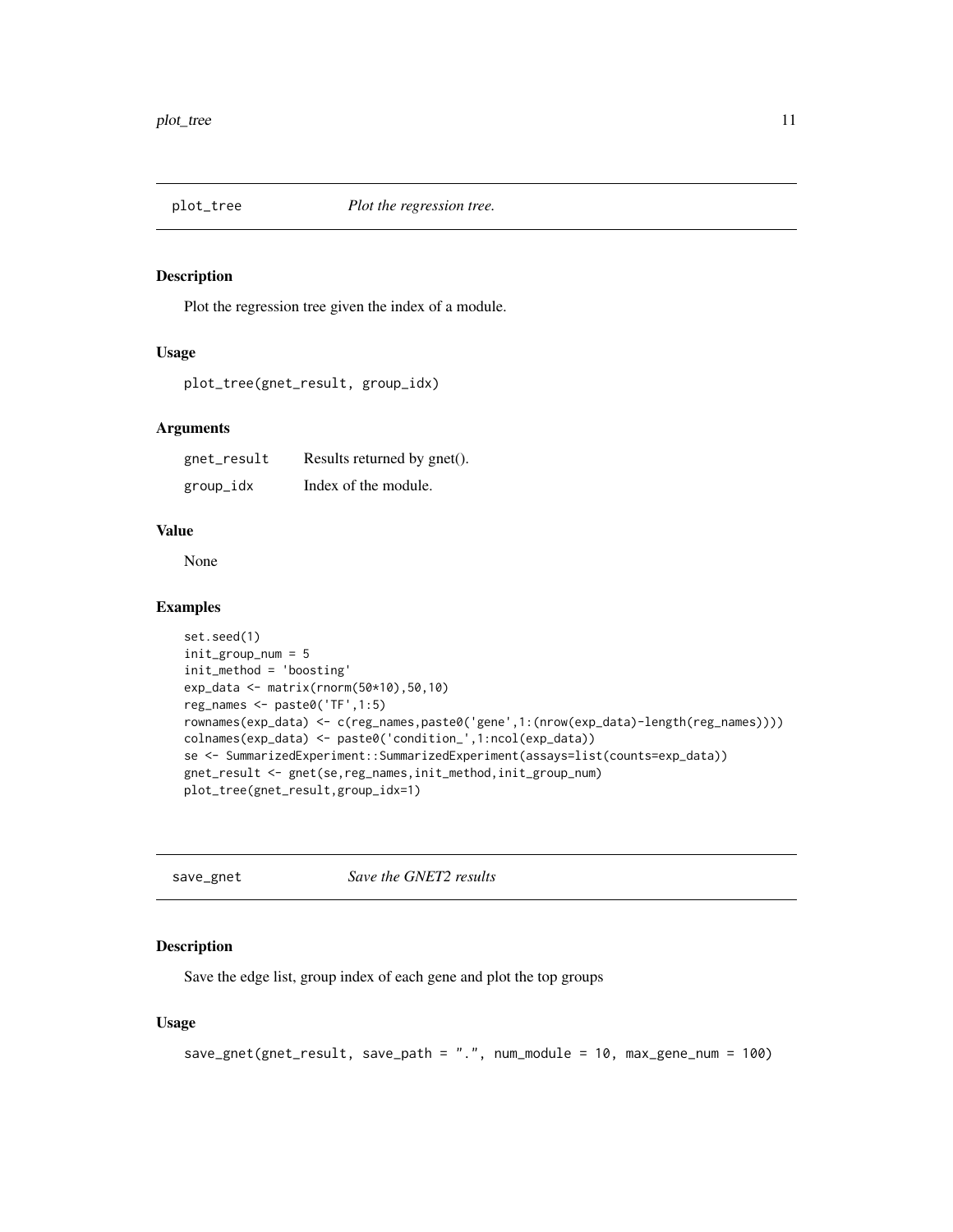#### **Arguments**

| gnet_result  | Results returned by gnet().                       |
|--------------|---------------------------------------------------|
| save_path    | path to save files                                |
| num_module   | The number of modules with highest score to plot. |
| max_gene_num | The max number of genes to show in the heatmap.   |

#### Value

None

#### Examples

```
set.seed(1)
init_group_num = 5
init_method = 'boosting'
exp_data <- matrix(rnorm(50*10),50,10)
reg_names <- paste0('TF',1:5)
rownames(exp_data) <- c(reg_names,paste0('gene',1:(nrow(exp_data)-length(reg_names))))
colnames(exp_data) <- paste0('condition_',1:ncol(exp_data))
se <- SummarizedExperiment::SummarizedExperiment(assays=list(counts=exp_data))
gnet_result <- gnet(se,reg_names,init_method,init_group_num)
save_gnet(gnet_result)
```
similarity\_score *Compute the similarity from a predefined condition group*

#### Description

Compute the similarity between a predefined condition grouping and the sample cluster of each module, which is defined as the Adjusted Rand index between the two vectors, or the inverse of K-L divergence between the upper triangle matrix of the pairwise distance of predefined ranked condition grouping and the pairwise distance of sample cluster of each module.

#### Usage

```
similarity_score(gnet_result, group, ranked = FALSE)
```
#### Arguments

| gnet_result | Returned results from gnet().                                                                    |
|-------------|--------------------------------------------------------------------------------------------------|
| group       | predefined condition grouping                                                                    |
| ranked      | the grouping information is categorical (treatment/control) or ordinal (dosage,<br>time points)? |

#### Value

A list of similarity scores between a predefined condition grouping and the sample cluster of each module, and the p values for the similarity scores based on permutation.

<span id="page-11-0"></span>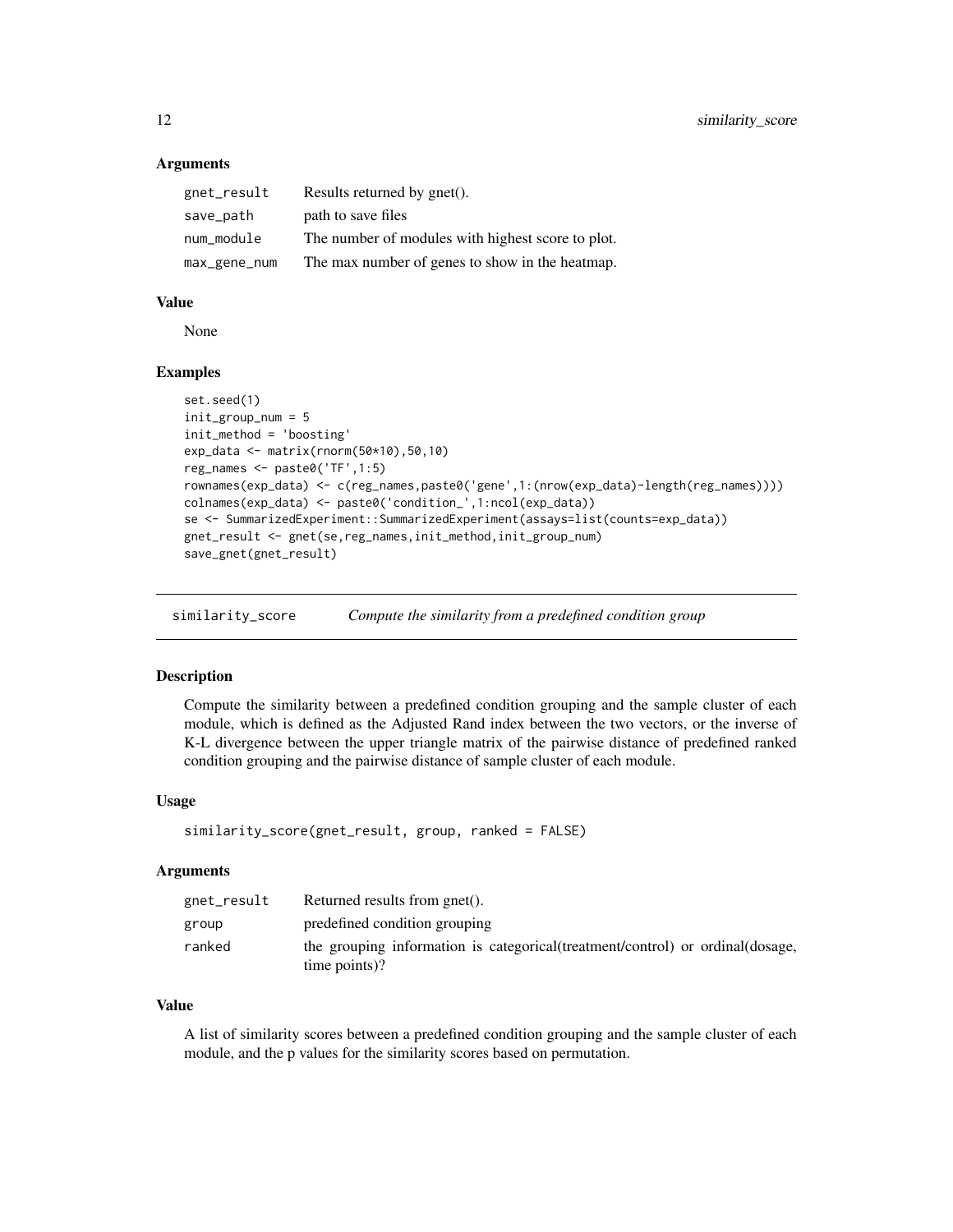#### similarity\_score 13

```
set.seed(1)
init_group_num = 8
init_method = 'kmeans'
exp_data <- matrix(rnorm(50*10),50,10)
reg_names <- paste0('TF',1:5)
rownames(exp_data) <- c(reg_names,paste0('gene',1:(nrow(exp_data)-length(reg_names))))
colnames(exp_data) <- paste0('condition_',1:ncol(exp_data))
se <- SummarizedExperiment::SummarizedExperiment(assays=list(counts=exp_data))
gnet_result <- gnet(se,reg_names,init_method,init_group_num)
s <- similarity_score(gnet_result,rep(1:5,each = 2))
```